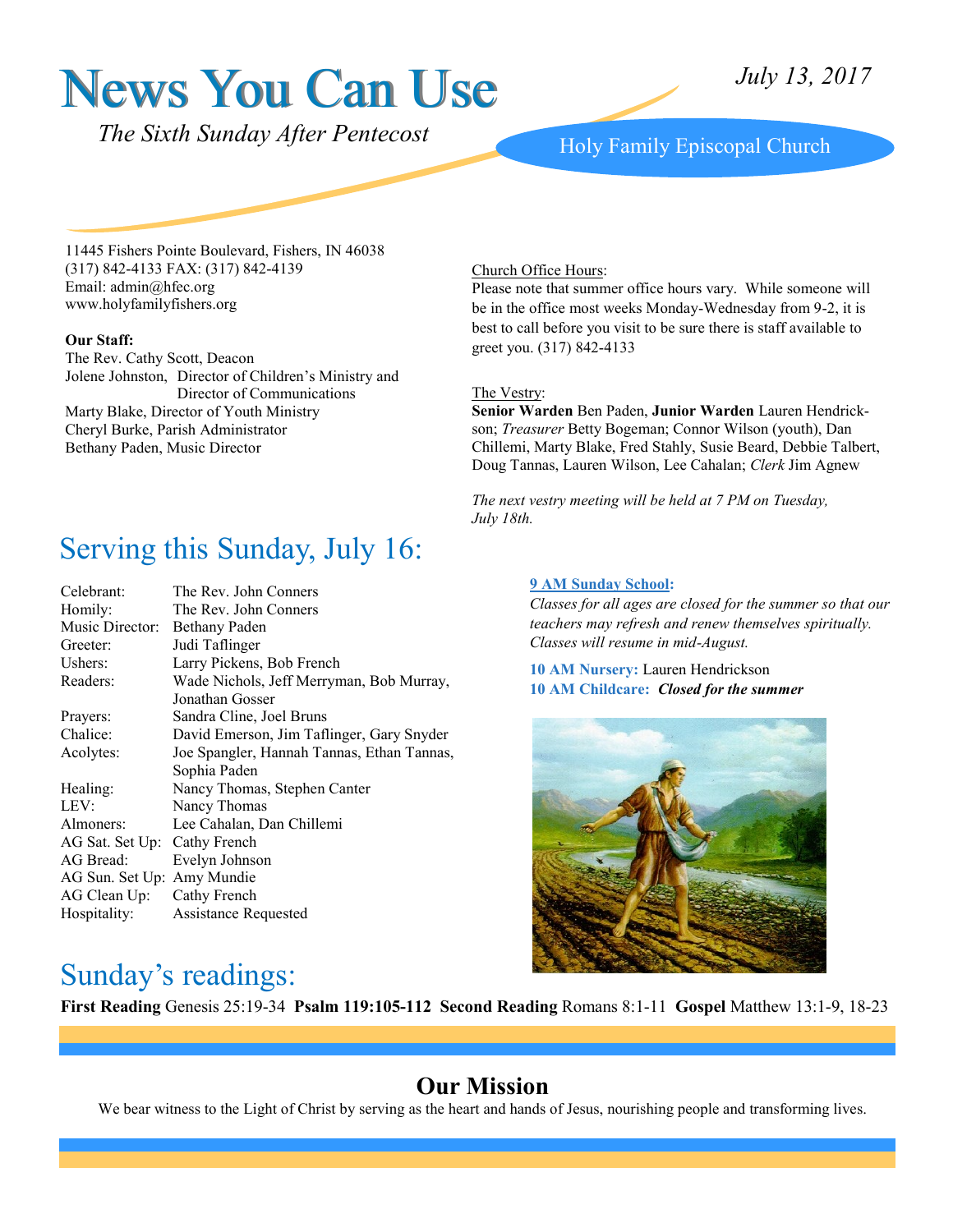# Worship and Feast Days

**Prayer Group:** The next gathering of our prayer group will be Monday, July 17th at 6:15 PM. If you cannot attend, you may submit prayer requests by clicking [HERE.](http://www.holyfamilyfishers.org/contact-us/)



# Rector Search

We will make every effort to keep all members of the congregation updated on our progress during our search for a new rector. Currently we are in the congregational self-discernment phase. Questions about the search process may be directed to our Senior Warden Ben Paden: benpaden@hfec.org You may also follow our updates **[ONLINE](http://www.holyfamilyfishers.org/rector-search/)**.



**Search Prayer:** Creator God, thank you for bringing us together as a holy village. Send the Holy Spirit to inspire and guide our Search Committee as they discern rector candidates to lead us in worship and service to others. Grant our Committee clarity, wisdom and vision as they work together in the selection of our new spiritual leader.

Grace us with joy, patience, mercy, and strength to continue to bear witness to the light of Christ by serving as the heart and hands of Jesus. Open our hearts to support and care for each other during this time of transition. Likewise, prepare the heart of the priest who will answer our call for leadership. May this servant of God be responsive to the guidance of the Holy Spirit. We pray this in the name of Your Son, Jesus, our Lord and Savior. Amen.



**Discovery Day is an important part – perhaps** *the most* **important part – of the search process for a new Rector to Holy Family.** On Sunday, July 23rd, we will come together for structured "Holy Conversations" about our church, our congregation, and our discernment transition.

Please plan to attend this small group experience that guarantees every voice is heard and recorded and contributes to the narrative that will become our ministry portfolio. All adults and youth are invited and encouraged to participate. The day begins with a 9 AM Eucharist service and includes a light lunch, concluding by 1:30 PM. Child care will be provided.

Your contribution is vital to the future of Holy Family, and brings with it the opportunity to meet some new friends and strengthen your relationship with others as we move forward together in our mission to "bear witness to the Light of Christ by serving as the heart and hands of Jesus, nourishing people and transforming lives."

### Outreach Opportunities

**Outreach Focus - Tools 4 School:** Since many area schools begin their fall semester in early August, we will be collecting supplies during the month of July. Please considering donating any of the needed supplies: Composition Notebooks, Tri-Fold Science Fair



Displays, Pencil Pouches, Backpacks, 24 count Crayola Crayons, Big Pink Erasers, Plastic Pencil Boxes, Wide Ruled Spiral Notebooks, Pencils, White Index Cards, Colored Index Cards, Yellow Highlighters, Expo Black Dry Erase Markers, 2 Pocket

Folders any color. Supplies will be collected in the Narthex through July 31st.

**Mission in the Mountains:** Please pray for the ten youth and four adults from Holy Family who are travelling to Johnson City, TN from July 14-19 to serve with others from St. John's Episcopal Church. You may follow their journey on [Facebook,](https://www.facebook.com/HFECYouthGroup/) [Instagram,](https://twitter.com/HFECYouthGroup) or [Twitter.](https://twitter.com/HFECYouthGroup)

### Thanks Be to God

- Rev. John Conners for celebrating Eucharist with us; view his homily **[HERE](https://www.youtube.com/watch?v=S-MagUGOgFk)**
- All those who wrote Care Cards for or made donations to support our Mission in the Mountains crew



Page 2